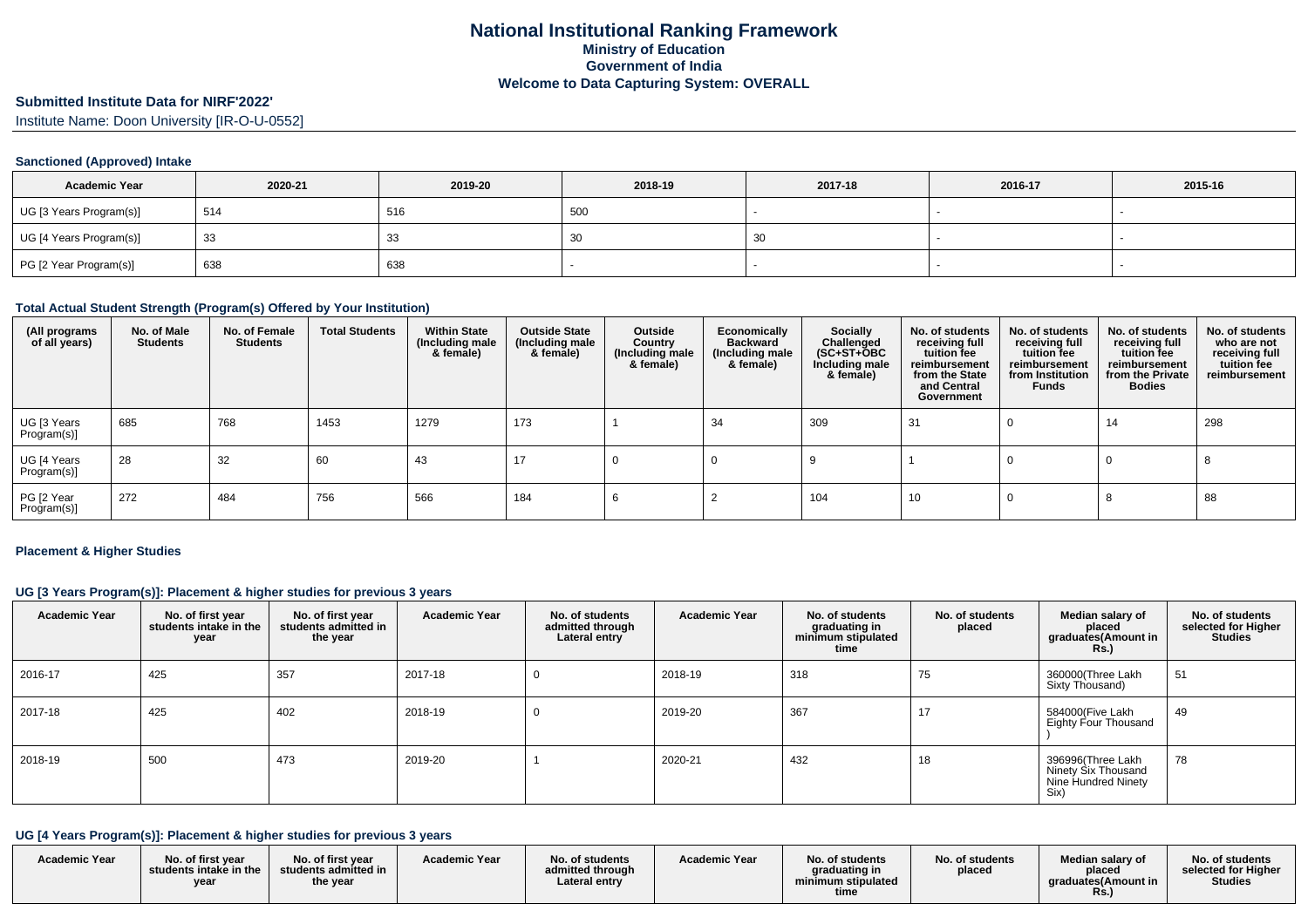| 2015-16 | 30 | 18 | 2016-17 | 2018-19 | 16 | 10 | 360000(Three Lakh<br>Sixty Thousand) |  |
|---------|----|----|---------|---------|----|----|--------------------------------------|--|
| 2016-17 | 30 |    | 2017-18 | 2019-20 | 14 | 10 | 360000(Three Lakh<br>sixty Thousand) |  |
| 2017-18 | 30 | 18 | 2018-19 | 2020-21 |    |    | 240000(Two Lakh<br>Forty Thousand)   |  |

## **PG [2 Years Program(s)]: Placement & higher studies for previous 3 years**

| <b>Academic Year</b> | No. of first year<br>students intake in the<br>year | No. of first vear<br>students admitted in<br>the year | <b>Academic Year</b> | No. of students graduating in minimum<br>stipulated time | No. of students<br>placed | Median salary of<br>placed<br>graduates (Amount in<br><b>Rs.</b> ) | No. of students<br>selected for Higher<br><b>Studies</b> |
|----------------------|-----------------------------------------------------|-------------------------------------------------------|----------------------|----------------------------------------------------------|---------------------------|--------------------------------------------------------------------|----------------------------------------------------------|
| 2017-18              | 510                                                 | 227                                                   | 2018-19              | 222                                                      | 15                        | 360000(Four Lakh Fifty<br>Thousand)                                |                                                          |
| 2018-19              | 632                                                 | 290                                                   | 2019-20              | 277                                                      |                           | 584000(Five Lakh<br>Eighty Four Thousand)                          |                                                          |
| 2019-20              | 638                                                 | 267                                                   | 2020-21              | 233                                                      |                           | 384000(Three Lakh<br>Eighty Four Thousand)                         |                                                          |

## **Ph.D Student Details**

| Ph.D (Student pursuing doctoral program till 2020-21 Students admitted in the academic year 2020-21 should not be entered here.) |                                                                                                                                  |                       |         |  |  |  |
|----------------------------------------------------------------------------------------------------------------------------------|----------------------------------------------------------------------------------------------------------------------------------|-----------------------|---------|--|--|--|
|                                                                                                                                  |                                                                                                                                  | <b>Total Students</b> |         |  |  |  |
| Full Time                                                                                                                        |                                                                                                                                  | 121                   |         |  |  |  |
| Part Time                                                                                                                        |                                                                                                                                  | $\mathbf{0}$          |         |  |  |  |
|                                                                                                                                  | No. of Ph.D students graduated (including Integrated Ph.D)                                                                       |                       |         |  |  |  |
|                                                                                                                                  | 2020-21                                                                                                                          | 2019-20               | 2018-19 |  |  |  |
| Full Time                                                                                                                        | 12                                                                                                                               | 10                    |         |  |  |  |
| Part Time                                                                                                                        |                                                                                                                                  |                       |         |  |  |  |
|                                                                                                                                  | PG (Student pursuing MD/MS/DNB program till 2020-21 Students admitted in the academic year 2021 - 22 should not be entered here) |                       |         |  |  |  |
|                                                                                                                                  | Number of students pursuing PG (MD/MS/DNB) program                                                                               |                       |         |  |  |  |
|                                                                                                                                  | No. of students Graduating in PG (MD/MS/DNB) program                                                                             |                       |         |  |  |  |
| 2020-21                                                                                                                          | 2019-20                                                                                                                          | 2018-19               |         |  |  |  |
|                                                                                                                                  |                                                                                                                                  | 0                     |         |  |  |  |

### **Online Education**

| 1. Does all programs/courses were completed on time.                | Yes                                                                                                                                                                                                                                                                                                                                                                            |
|---------------------------------------------------------------------|--------------------------------------------------------------------------------------------------------------------------------------------------------------------------------------------------------------------------------------------------------------------------------------------------------------------------------------------------------------------------------|
| 2. Measures taken to complete the syllabus of courses and programs. | The classes were held as per the time table right after the lockdown. Ninety<br>percent of the students were able to attend the classes regularly in online mode. All<br>the students were asked to write assignments and submit it on Google Classroom.<br>Exams were also conducted online on Google classroom and evaluation was done<br>on time and results were declared. |
| 3. The period of delay in completion of syllabus (in months).       |                                                                                                                                                                                                                                                                                                                                                                                |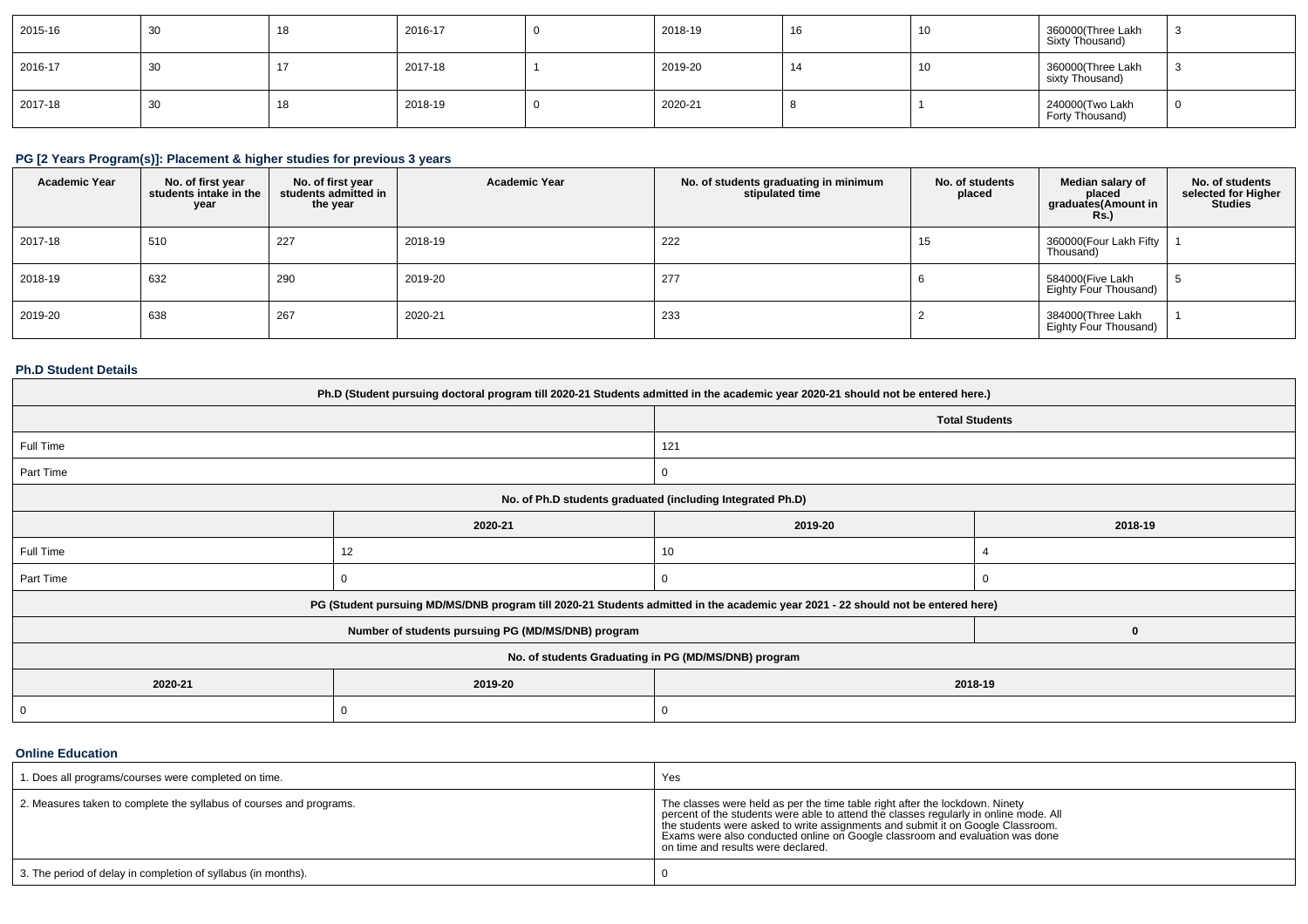| 4. The period of delay in conducting exams (in months).                                                     |  |                                                                                |                                                |  |  |
|-------------------------------------------------------------------------------------------------------------|--|--------------------------------------------------------------------------------|------------------------------------------------|--|--|
| No, of students offered online courses which have credit<br><b>Portal Name</b><br>transferred to transcript |  | Total no. of online courses which have credit transferred<br>to the transcript | Total no. of credits transferred to transcript |  |  |
| Swayam                                                                                                      |  |                                                                                |                                                |  |  |
| 5. No. of courses developed and available online on Swayam platform by your institution faculty             |  |                                                                                |                                                |  |  |

### **Financial Resources: Utilised Amount for the Capital expenditure for previous 3 years**

| <b>Academic Year</b>                                                                                 | 2020-21                                                                      | 2019-20                                                                | 2018-19                                                                      |  |  |  |  |
|------------------------------------------------------------------------------------------------------|------------------------------------------------------------------------------|------------------------------------------------------------------------|------------------------------------------------------------------------------|--|--|--|--|
|                                                                                                      | <b>Utilised Amount</b>                                                       | <b>Utilised Amount</b>                                                 | <b>Utilised Amount</b>                                                       |  |  |  |  |
| Annual Capital Expenditure on Academic Activities and Resources (excluding expenditure on buildings) |                                                                              |                                                                        |                                                                              |  |  |  |  |
| Library                                                                                              | 5619432 (Fifty Six Lakh Nineteen Thousand Four Hundred<br>Thirty Two)        | 5068904 (Fifty Lakh Sixty Eight Thousand Nine Hundred Four)            | 2746147 (Twenty Seven Lakh Forty Six Thousand One<br>Hundred Forty Seven)    |  |  |  |  |
| New Equipment for Laboratories                                                                       | 3335628 (Thirty Three Lakh Thirty Five Thousand Six Hundred<br>Twenty Eight) | 8481908 (Eighty Four Lakh Eighty One Thousand Nine<br>Hundred Eight)   | 3618411 (Thirty Six Lakh Eighteen Thousand Four Hundred<br>Eleven)           |  |  |  |  |
| <b>Engineering Workshops</b>                                                                         | 0 (Zero)                                                                     | 0 (Zero)                                                               | 0 (Zero)                                                                     |  |  |  |  |
| Other expenditure on creation of Capital Assets (excluding<br>expenditure on Land and Building)      | 1775921 (Seventeen Lakh Seventy Five Thousand Nine<br>Hundred Twenty One)    | 7240923 (Seventy Two Lakh Forty Thousand Nine Hundred<br>Twenty Three) | 9374185 (Ninety Three Lakh Seventy Four Thousand One<br>Hundred Eighty Five) |  |  |  |  |

## **Financial Resources: Utilised Amount for the Operational expenditure for previous 3 years**

| Academic Year                                                                                                                                                                                  | 2020-21                                                                                     | 2019-20                                                                              | 2018-19                                                                              |  |  |  |  |
|------------------------------------------------------------------------------------------------------------------------------------------------------------------------------------------------|---------------------------------------------------------------------------------------------|--------------------------------------------------------------------------------------|--------------------------------------------------------------------------------------|--|--|--|--|
|                                                                                                                                                                                                | <b>Utilised Amount</b>                                                                      | <b>Utilised Amount</b>                                                               | <b>Utilised Amount</b>                                                               |  |  |  |  |
| <b>Annual Operational Expenditure</b>                                                                                                                                                          |                                                                                             |                                                                                      |                                                                                      |  |  |  |  |
| Salaries (Teaching and Non Teaching staff)                                                                                                                                                     | 136957193 (Thirteen Crore Sixty Nine Lakh Fifty Seven<br>Thousand One Hundred Ninety Three) | 115514556 (Eleven Crore Fifty Five Lakh Fourteen Thousand<br>Five Hundred Fifty Six) | 97611379 (Nine Crore Seventy Six Lakh Eleven Thousand<br>Three Hundred Seventy Nine) |  |  |  |  |
| Maintenance of Academic Infrastructure or consumables and<br>other running expenditures(excluding maintenance of hostels<br>and allied services, rent of the building, depreciation cost, etc) | 27686915 (Two Crore Seventy Six Lakh Eighty Six Thousand<br>Nine Hundred Fifteen)           | 52797036 (Five Crore Seventy Nine Lakh Seven Thousand<br>Thirty Six)                 | 43039486 (Four Crore Thirty Lakh Thirty Nine Thousand Four<br>Hundred Eighty Six)    |  |  |  |  |
| Seminars/Conferences/Workshops                                                                                                                                                                 | 0 (Zero)                                                                                    | 210675 (Two Lakh Ten Thousand Six Hundred Seventy Five)                              | 221737 (Two Lakh Twenty One Thousand Seven Hundred<br>Thirty Seven)                  |  |  |  |  |

**IPR**

| Calendar year            | 2020 | 2019 | 2018 |
|--------------------------|------|------|------|
| No. of Patents Published |      |      |      |
| No. of Patents Granted   |      |      |      |

## **Sponsored Research Details**

| <b>Financial Year</b>                    | 2020-21 | 2019-20 | 2018-19 |
|------------------------------------------|---------|---------|---------|
| Total no. of Sponsored Projects          |         | ں ا     |         |
| Total no. of Funding Agencies            |         |         |         |
| Total Amount Received (Amount in Rupees) | 1838233 | 9350201 | 6134867 |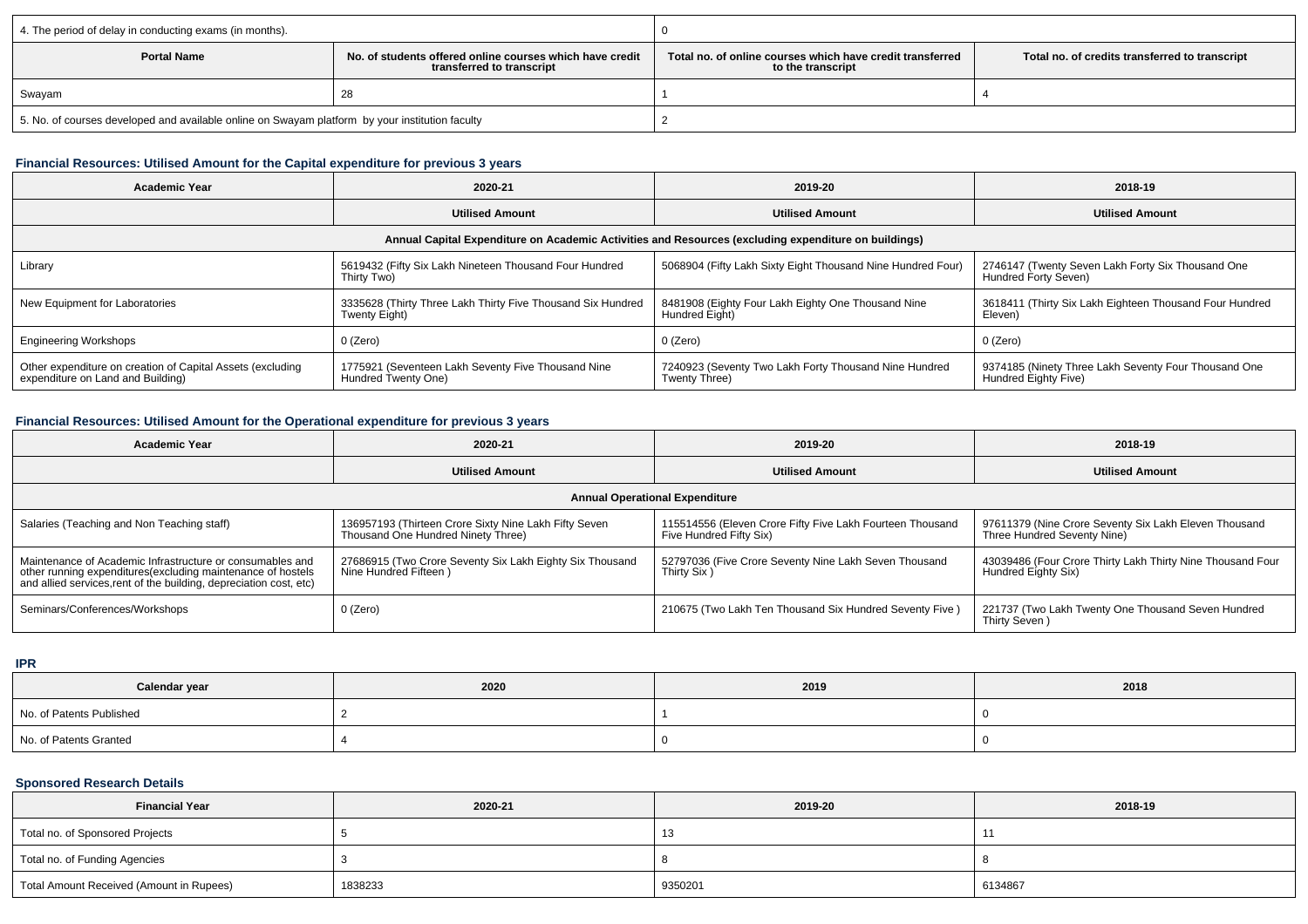| Two Hundred One<br>in Words<br>Three<br>Sixtv One<br>Two Hundred Thirty<br>Eighteen<br>l akh-<br>. ∟akh Fift∵`<br>Amount Rece<br>Thousand<br>√ Thousanr<br>Lakł<br>Seven<br>Three | aht Hundred Sixt<br>Thousand<br>Thirty Four |
|-----------------------------------------------------------------------------------------------------------------------------------------------------------------------------------|---------------------------------------------|
|-----------------------------------------------------------------------------------------------------------------------------------------------------------------------------------|---------------------------------------------|

### **Consultancy Project Details**

| <b>Financial Year</b>                    | 2020-21 | 2019-20 | 2018-19                            |
|------------------------------------------|---------|---------|------------------------------------|
| Total no. of Consultancy Projects        |         |         |                                    |
| Total no. of Client Organizations        |         |         |                                    |
| Total Amount Received (Amount in Rupees) |         |         | 98500                              |
| Amount Received in Words                 | Zero    | Zero    | Ninety Eight Thousand Five Hundred |

## **Executive Development Program/Management Development Programs**

| <b>Financial Year</b>                                                             | 2020-21    | 2019-20               | 2018-19 |
|-----------------------------------------------------------------------------------|------------|-----------------------|---------|
| Total no. of Executive Development Programs/ Management<br>Development Programs   |            |                       |         |
| Total no. of Participants                                                         |            |                       |         |
| Total Annual Earnings (Amount in Rupees)(Excluding Lodging<br>& Boarding Charges) | 300000     | 75000                 |         |
| Total Annual Earnings in Words                                                    | Three Lakh | Seventy Five Thousand | Zero    |

### **PCS Facilities: Facilities of physically challenged students**

| 1. Do your institution buildings have Lifts/Ramps?                                                                                                         | Yes, more than 80% of the buildings |
|------------------------------------------------------------------------------------------------------------------------------------------------------------|-------------------------------------|
| 2. Do your institution have provision for walking aids, including wheelchairs and transportation from one building to another for<br>handicapped students? | Yes                                 |
| 3. Do your institution buildings have specially designed toilets for handicapped students?                                                                 | Not available                       |

#### **Accreditation**

### **NBA Accreditation**

| itute have a valid NBA Acc<br>l Does vour institi<br>editation <sup>.</sup> | $\overline{M}$<br><b>INC</b> |
|-----------------------------------------------------------------------------|------------------------------|
|-----------------------------------------------------------------------------|------------------------------|

#### **NAAC Accreditation**

| 1. Does your institute have a valid NAAC Accreditation? |            | YES        |                                  |
|---------------------------------------------------------|------------|------------|----------------------------------|
| Valid from                                              |            | Valid upto | <b>CGPA</b>                      |
| 22-02-2017                                              | 22-02-2022 |            | $\sim$ $\sim$<br>$\mathcal{L}$ . |

# **Faculty Details**

| Srno | Name            | Age | <b>Designation</b>         | Gender | Qualification  | <b>Experience (In</b><br>Months) | <b>Currently working</b><br>with institution? | <b>Joining Date</b> | <b>Leaving Date</b> | <b>Association type</b> |
|------|-----------------|-----|----------------------------|--------|----------------|----------------------------------|-----------------------------------------------|---------------------|---------------------|-------------------------|
|      | Dr Rajesh Kumar | 52  | Associate Professor        | Male   | Ph.D           | 326                              | Yes                                           | 12-07-2010          | $-$                 | Regular                 |
|      | Dr Nitin Kumar  | 44  | <b>Assistant Professor</b> | Male   | $\sim$<br>Ph.D | 222                              | Yes                                           | 17-07-2009          | $-$                 | Regular                 |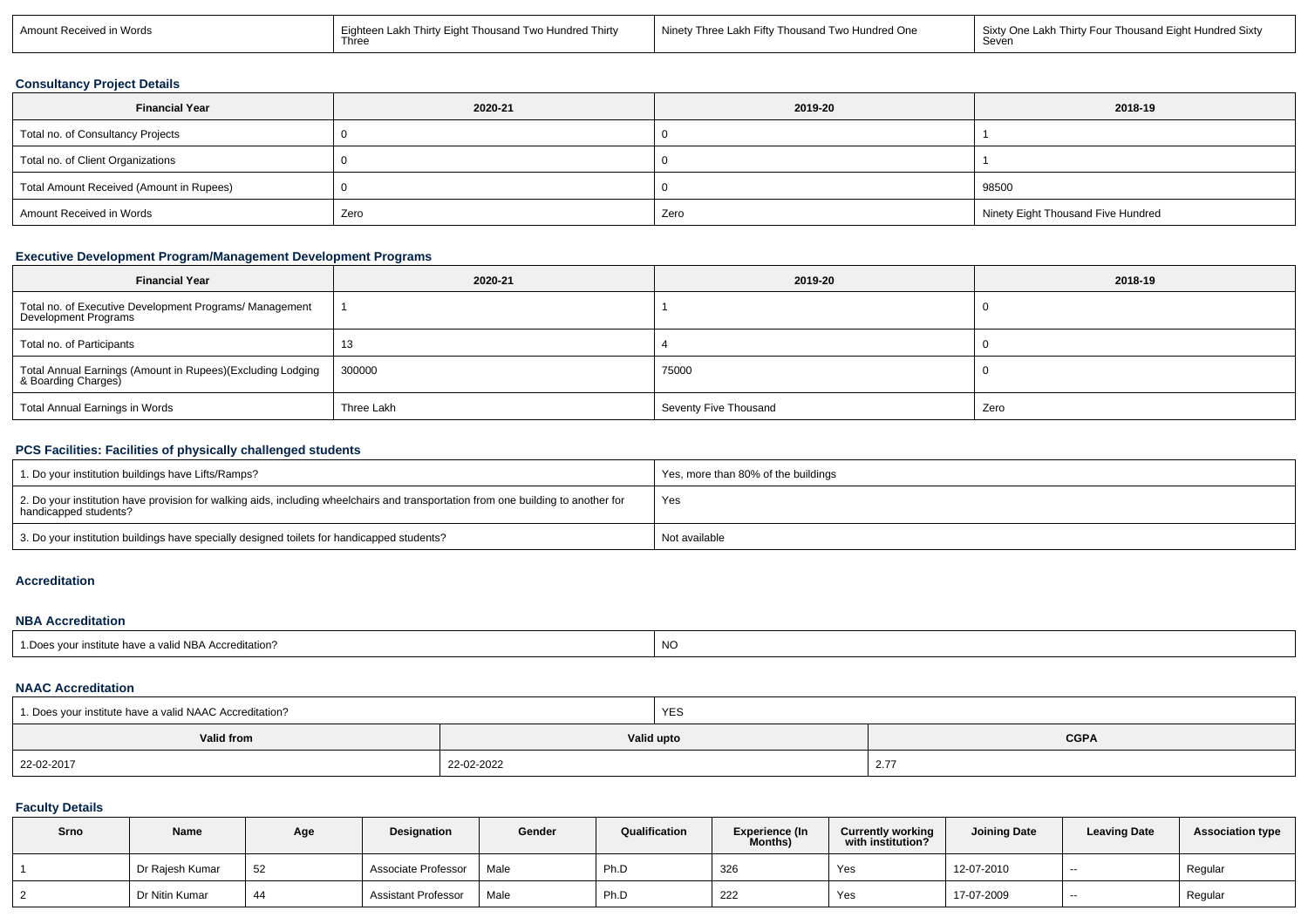| 3              | Dr Rashi Mishra             | 41 | <b>Assistant Professor</b> | Female | Ph.D       | 234 | Yes | 15-07-2009 | $\sim$                   | Regular             |
|----------------|-----------------------------|----|----------------------------|--------|------------|-----|-----|------------|--------------------------|---------------------|
| $\overline{4}$ | Dr Karuna Sharma            | 37 | <b>Assistant Professor</b> | Female | Ph.D       | 114 | Yes | 27-05-2013 | ш.                       | Regular             |
| 5              | Ms Juhee Prasad             | 34 | <b>Assistant Professor</b> | Female | <b>NET</b> | 114 | Yes | 06-05-2013 | $\sim$                   | Regular             |
| 6              | Ms Aabshar Abbasi           | 34 | <b>Assistant Professor</b> | Female | <b>NET</b> | 120 | Yes | 13-05-2013 | $\overline{\phantom{a}}$ | Regular             |
| $\overline{7}$ | Dr Harsh Pati<br>Dobhal     | 54 | Professor                  | Male   | Ph.D       | 252 | Yes | 25-03-2021 | Ξ.                       | Visiting            |
| 8              | Prof Kusum<br>Arunanchalam  | 51 | Professor                  | Female | Ph.D       | 260 | Yes | 09-09-2009 | ш,                       | Regular             |
| 9              | Dr Surendra Singh<br>Suthar | 46 | Associate Professor        | Male   | Ph.D       | 142 | Yes | 12-07-2010 | ш.                       | Regular             |
| 10             | Dr Suneet Naithani          | 55 | <b>Assistant Professor</b> | Male   | Ph.D       | 148 | Yes | 09-07-2009 | u.                       | Regular             |
| 11             | Prof H C Purohit            | 53 | Professor                  | Male   | Ph.D       | 290 | Yes | 30-07-2016 | $\sim$                   | Regular             |
| 12             | Dr Gajendra Singh           | 45 | Associate Professor        | Male   | Ph.D       | 282 | Yes | 28-06-2011 | $\sim$                   | Regular             |
| 13             | Dr Reena Singh              | 49 | Associate Professor        | Female | Ph.D       | 312 | Yes | 07-09-2016 | Ξ.                       | Regular             |
| 14             | Dr Ashish Sinha             | 43 | <b>Assistant Professor</b> | Male   | Ph.D       | 240 | Yes | 12-07-2010 | $\sim$                   | Regular             |
| 15             | Dr Sudhanshu Joshi          | 40 | <b>Assistant Professor</b> | Male   | Ph.D       | 138 | Yes | 05-07-2010 | $\overline{\phantom{a}}$ | Regular             |
| 16             | Dr Prachi Pathak            | 42 | <b>Assistant Professor</b> | Female | Ph.D       | 240 | Yes | 23-09-2011 | ш.                       | Regular             |
| 17             | Dr Vaishali                 | 36 | <b>Assistant Professor</b> | Female | Ph.D       | 108 | Yes | 20-07-2016 | $\sim$                   | Regular             |
| 18             | Dr Smita Tripathi           | 35 | <b>Assistant Professor</b> | Female | Ph.D       | 66  | Yes | 23-07-2016 | $\sim$                   | Regular             |
| 19             | Dr Sandhya Joshi            | 42 | <b>Assistant Professor</b> | Female | Ph.D       | 185 | Yes | 20-08-2018 | ш.                       | Adhoc / Contractual |
| 20             | Dr Indu Gautam              | 41 | <b>Assistant Professor</b> | Female | Ph.D       | 216 | Yes | 29-08-2018 | $\sim$                   | Other               |
| 21             | Ms Tanvi Negi               | 36 | <b>Assistant Professor</b> | Female | <b>NET</b> | 127 | Yes | 15-06-2011 | $\overline{\phantom{a}}$ | Regular             |
| 22             | Mr Madhurendra<br>Kumar     | 37 | <b>Assistant Professor</b> | Male   | <b>NET</b> | 120 | Yes | 22-07-2011 | Ξ.                       | Regular             |
| 23             | Ms Swagata Basu             | 35 | <b>Assistant Professor</b> | Female | M. Phil    | 126 | Yes | 25-07-2011 | u.                       | Regular             |
| 24             | Dr Mala Shikha              | 37 | <b>Assistant Professor</b> | Female | Ph.D       | 138 | Yes | 27-06-2011 | $\sim$                   | Regular             |
| 25             | Dr Vipul Goswami            | 35 | <b>Assistant Professor</b> | Male   | Ph.D       | 70  | Yes | 31-05-2021 | $\sim$                   | Regular             |
| 26             | Mr Chandrika Kumar          | 34 | <b>Assistant Professor</b> | Male   | M. Phil    | 126 | Yes | 22-07-2011 | Щ,                       | Regular             |
| 27             | Ms Yogita Arya              | 40 | <b>Assistant Professor</b> | Female | M.A        | 89  | Yes | 20-08-2013 | $\sim$                   | Other               |
| 28             | Deepika Bhatia              | 33 | <b>Assistant Professor</b> | Female | <b>NET</b> | 99  | Yes | 15-10-2014 | ш.                       | Regular             |
| 29             | Mr Ravi Kumar               | 32 | <b>Assistant Professor</b> | Male   | M. Phil    | 84  | Yes | 15-10-2014 | u.                       | Regular             |
| 30             | Ms Abhivyakti<br>Chandra    | 27 | <b>Assistant Professor</b> | Female | <b>NET</b> | 36  | Yes | 20-01-2019 | ш.                       | Other               |
| 31             | Ms Prachi Jain              | 31 | <b>Assistant Professor</b> | Female | M.A        | 40  | Yes | 11-09-2018 | ш.                       | Other               |
| 32             | Ms Shubhra Kukreti          | 29 | <b>Assistant Professor</b> | Female | <b>NET</b> | 53  | Yes | 13-05-2021 | $\sim$                   | Regular             |
| 33             | Dr Varun Dev<br>Sharma      | 34 | <b>Assistant Professor</b> | Male   | Ph.D       | 89  | Yes | 13-02-2021 | Щ,                       | Regular             |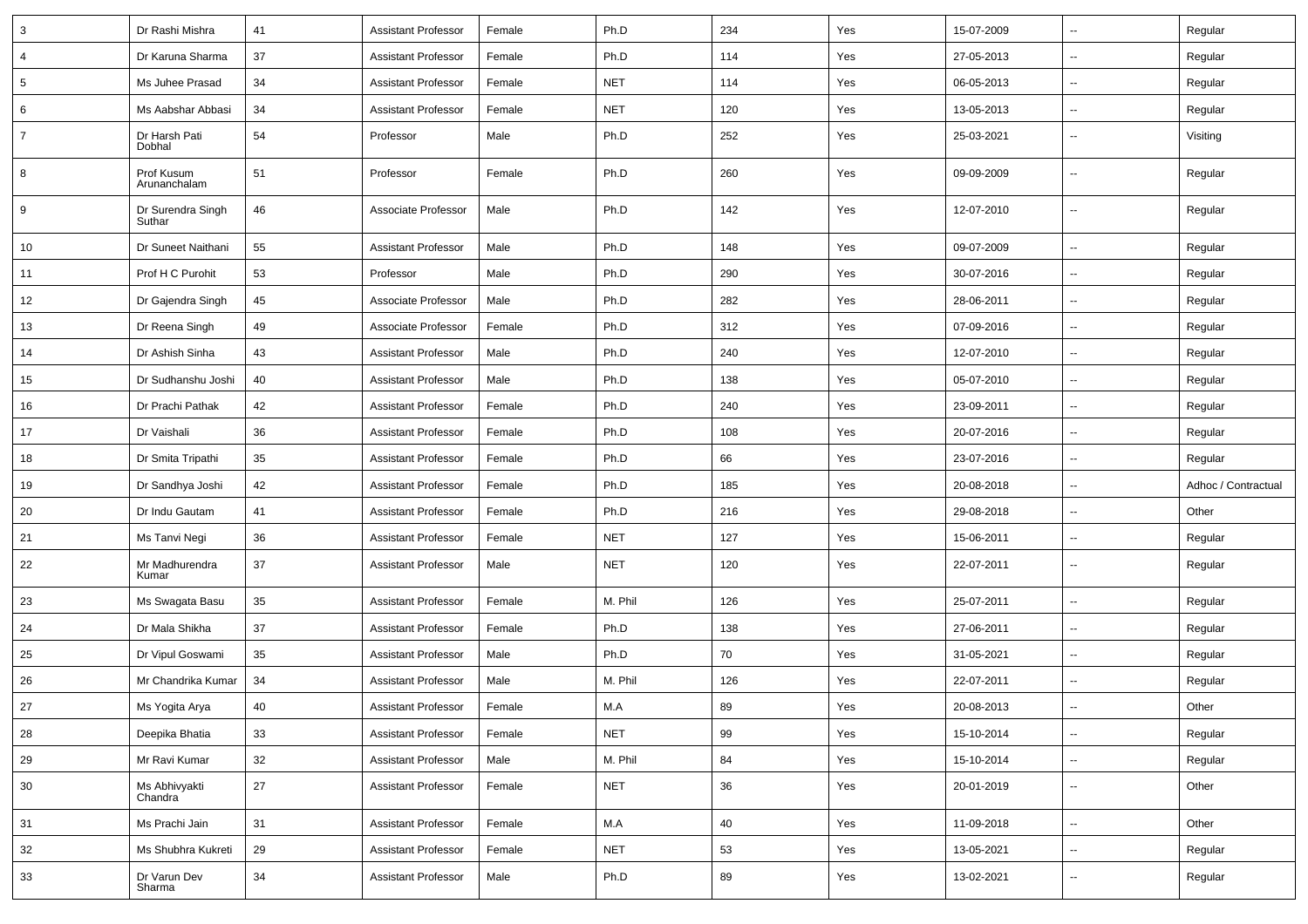| 34 | Dr Chetana<br>Pokhriyal    | 54 | Associate Professor        | Female | Ph.D       | 328 | Yes | 30-10-2021 |                          | Regular             |
|----|----------------------------|----|----------------------------|--------|------------|-----|-----|------------|--------------------------|---------------------|
| 35 | Dr Richa Joshi<br>Pandey   | 39 | <b>Assistant Professor</b> | Female | Ph.D       | 86  | Yes | 03-11-2014 | ۰.                       | Regular             |
| 36 | Dr HIMANI<br><b>SHARMA</b> | 35 | <b>Assistant Professor</b> | Female | Ph.D       | 77  | Yes | 11-08-2015 | --                       | Regular             |
| 37 | Dr VIKSAH<br>SHARMA        | 40 | <b>Assistant Professor</b> | Male   | Ph.D       | 85  | Yes | 03-08-2015 | --                       | Regular             |
| 38 | Dr Archana Mishra          | 37 | <b>Assistant Professor</b> | Female | Ph.D       | 49  | Yes | 22-01-2018 | --                       | Adhoc / Contractual |
| 39 | Dr Sachin Kumar            | 38 | <b>Assistant Professor</b> | Male   | Ph.D       | 112 | Yes | 20-09-2021 | $\overline{\phantom{a}}$ | Other               |
| 40 | Dr Charu Dwivedi           | 38 | <b>Assistant Professor</b> | Female | Ph.D       | 52  | Yes | 21-09-2021 | $\overline{\phantom{a}}$ | Other               |
| 41 | Mr Kuldeep Rawat           | 24 | <b>Assistant Professor</b> | Male   | <b>NET</b> | 28  | Yes | 16-08-2019 | $\overline{\phantom{a}}$ | Other               |
| 42 | Mr Kailash Rangar          | 22 | <b>Assistant Professor</b> | Male   | <b>NET</b> | 12  | Yes | 01-03-2020 | $\overline{\phantom{a}}$ | Other               |
| 43 | Dr Poonam Semwal           | 34 | <b>Assistant Professor</b> | Female | Ph.D       | 22  | Yes | 27-09-2021 | $\overline{\phantom{a}}$ | Other               |
| 44 | Dr ARUN KUMAR              | 41 | <b>Assistant Professor</b> | Male   | Ph.D       | 81  | Yes | 31-07-2015 | --                       | Regular             |
| 45 | Dr CHARU<br><b>DWIVEDI</b> | 36 | <b>Assistant Professor</b> | Female | Ph.D       | 69  | Yes | 19-09-2015 | $\overline{\phantom{a}}$ | Regular             |
| 46 | Dr Som Dutt                | 37 | <b>Assistant Professor</b> | Male   | Ph.D       | 16  | Yes | 19-02-2020 | $\overline{\phantom{a}}$ | Other               |
| 47 | Dr Shiva Agarwal<br>Saini  | 44 | <b>Assistant Professor</b> | Female | Ph.D       | 45  | Yes | 07-09-2018 | $\overline{\phantom{a}}$ | Other               |
| 48 | Dr S V Garimella           | 43 | <b>Assistant Professor</b> | Male   | Ph.D       | 17  | Yes | 01-02-2021 | $\overline{\phantom{a}}$ | Other               |
| 49 | Dr Asha Ram<br>Gairola     | 43 | <b>Assistant Professor</b> | Male   | Ph.D       | 143 | Yes | 10-08-2015 | --                       | Regular             |
| 50 | Dr Komal                   | 40 | <b>Assistant Professor</b> | Male   | Ph.D       | 134 | Yes | 01-09-2015 | Ξ.                       | Regular             |
| 51 | Dr Sarita                  | 38 | <b>Assistant Professor</b> | Female | Ph.D       | 124 | Yes | 01-08-2015 | $\overline{\phantom{a}}$ | Regular             |
| 52 | Dr Pushpendra<br>Semwal    | 35 | <b>Assistant Professor</b> | Male   | Ph.D       | 73  | Yes | 01-08-2016 | ۰.                       | Other               |
| 53 | Dr Apurva Rawat            | 36 | <b>Assistant Professor</b> | Female | Ph.D       | 69  | Yes | 11-09-2017 | u.                       | Other               |
| 54 | Dr Bhim Sen Kala           | 62 | <b>Assistant Professor</b> | Male   | Ph.D       | 360 | Yes | 05-09-2017 | --                       | Other               |
| 55 | Dr Narender Kumar          | 44 | Associate Professor        | Male   | Ph.D       | 154 | Yes | 18-05-2021 | $\overline{\phantom{a}}$ | Regular             |
| 56 | Ms Rachna Gussain          | 33 | <b>Assistant Professor</b> | Female | M.Tech     | 77  | Yes | 03-08-2015 |                          | Regular             |
| 57 | Dr Preeti Mishra           | 32 | <b>Assistant Professor</b> | Female | Ph.D       | 74  | Yes | 17-05-2021 | Ξ.                       | Regular             |
| 58 | Mr Anuj Kumar              | 33 | <b>Assistant Professor</b> | Male   | M.Tech     | 56  | Yes | 17-05-2021 | Ξ.                       | Regular             |
| 59 | Ms Neha Pokhriyal          | 29 | <b>Assistant Professor</b> | Female | M.Tech     | 52  | Yes | 17-08-2020 | щ.                       | Other               |
| 60 | Dr Rajendra P<br>Mamgai    | 58 | Professor                  | Male   | Ph.D       | 360 | Yes | 01-07-2021 | Ξ.                       | Regular             |
| 61 | Ms Sikha Ahmad             | 43 | <b>Assistant Professor</b> | Female | M.Sc.      | 228 | Yes | 24-06-2011 | Ξ.                       | Regular             |
| 62 | Ms Pankhuri Bhatt          | 28 | <b>Assistant Professor</b> | Female | <b>NET</b> | 15  | Yes | 01-09-2020 | Ξ.                       | Other               |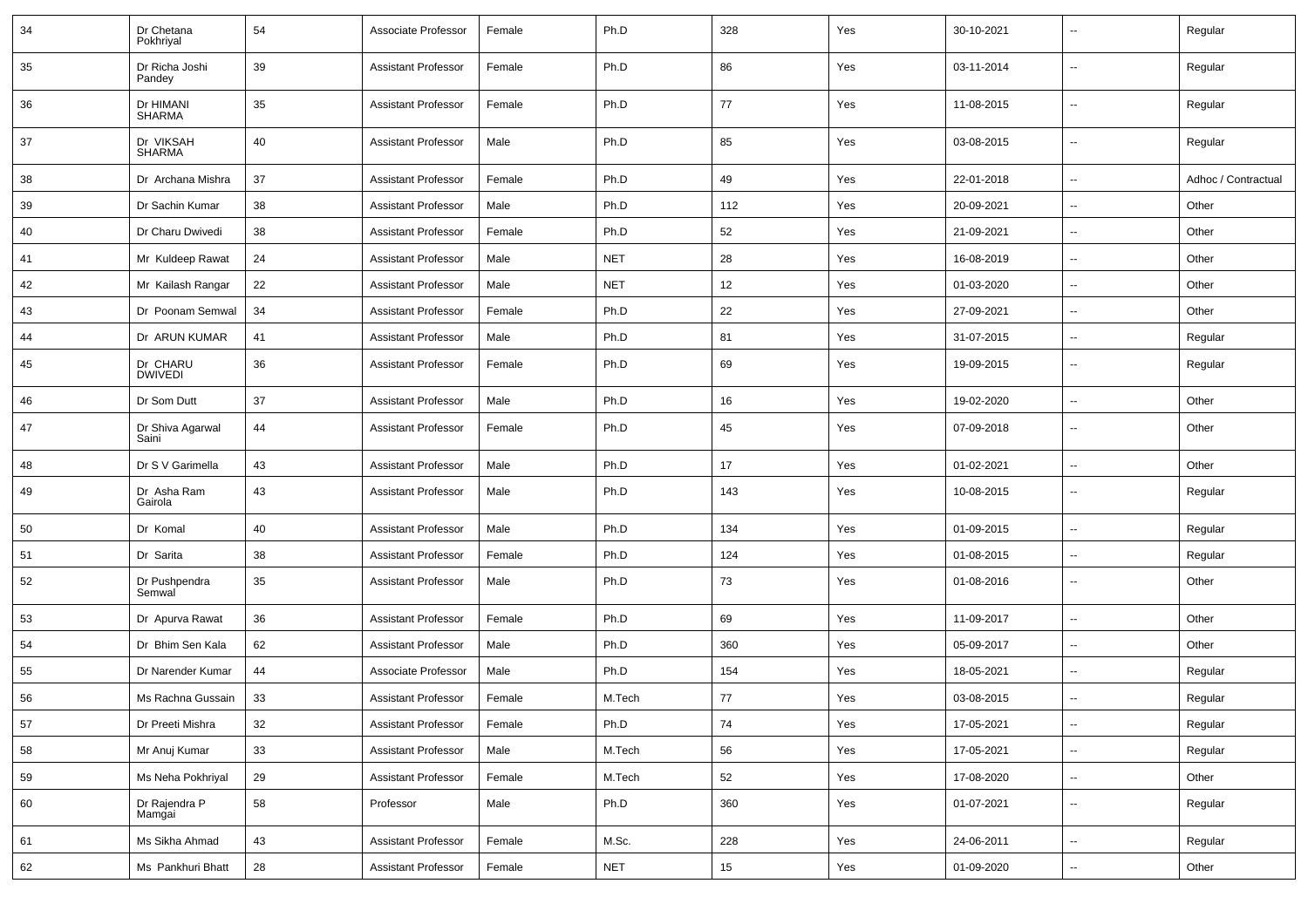| 63 | Mr Shashank<br>Bahuguna      | 28 | <b>Assistant Professor</b> | Male   | M.A           | 36             | Yes | 01-01-2019 | $\overline{\phantom{a}}$ | Other               |
|----|------------------------------|----|----------------------------|--------|---------------|----------------|-----|------------|--------------------------|---------------------|
| 64 | Ms Shivani                   | 24 | <b>Assistant Professor</b> | Female | <b>NET</b>    | 6              | Yes | 01-06-2021 | $\sim$                   | Other               |
| 65 | Ms Aditi Bisht               | 31 | <b>Assistant Professor</b> | Female | <b>NET</b>    | 36             | Yes | 17-12-2020 | н.                       | Other               |
| 66 | Dr Manjulika                 | 42 | <b>Assistant Professor</b> | Female | Ph.D          | 29             | Yes | 03-08-2019 | Ξ.                       | Other               |
| 67 | Dr Gazala Khan               | 26 | <b>Assistant Professor</b> | Female | Ph.D          | 12             | Yes | 04-10-2021 | -−                       | Other               |
| 68 | Dr Jayati Naithani           | 45 | <b>Assistant Professor</b> | Female | Ph.D          | 114            | Yes | 01-08-2018 | -−                       | Other               |
| 69 | Dr Indu Gautam               | 41 | <b>Assistant Professor</b> | Female | Ph.D          | 216            | Yes | 19-08-2018 | $\mathbf{u}$             | Other               |
| 70 | Ms Dhriti Dhaundiyal         | 38 | <b>Assistant Professor</b> | Female | M.Sc.         | 63             | Yes | 17-05-2021 | $\sim$                   | Regular             |
| 71 | Mr Atul Shah                 | 31 | <b>Assistant Professor</b> | Male   | M.A           | 99             | Yes | 01-05-2021 | -−                       | Regular             |
| 72 | Mr Rahul Bahuguna            | 34 | <b>Assistant Professor</b> | Male   | <b>B.Tech</b> | 115            | No  | 01-08-2017 | 05-12-2021               | Other               |
| 73 | Mr Sushil Kumar              | 37 | <b>Assistant Professor</b> | Male   | M. Phil       | $\overline{2}$ | Yes | 12-11-2021 |                          | Other               |
| 74 | Mr Ashwin Ratna              | 30 | <b>Assistant Professor</b> | Male   | <b>NET</b>    | 50             | Yes | 21-02-2021 | $\overline{a}$           | Other               |
| 75 | Ms Swati Bisht               | 28 | <b>Assistant Professor</b> | Female | <b>NET</b>    | 48             | Yes | 03-08-2019 | $\mathbf{u}$             | Other               |
| 76 | Ana Rived Singh              | 51 | <b>Assistant Professor</b> | Female | M.A           | 72             | Yes | 06-08-2016 | Ξ.                       | Other               |
| 77 | Shalini                      | 29 | <b>Assistant Professor</b> | Female | M.A           | 42             | Yes | 05-10-2021 | ⊷.                       | Other               |
| 78 | Dr Rahul K Siwatch           | 38 | <b>Assistant Professor</b> | Male   | Ph.D          | $\mathbf{1}$   | Yes | 25-06-2021 | $\mathbf{u}$             | Other               |
| 79 | Ms Anjali Bisht              | 27 | <b>Assistant Professor</b> | Female | M.Sc.         | 26             | Yes | 02-11-2020 | $\overline{\phantom{a}}$ | Other               |
| 80 | Dr Madhu Bisht               | 43 | <b>Assistant Professor</b> | Female | Ph.D          | 120            | Yes | 01-08-2011 | $\overline{a}$           | Adhoc / Contractual |
| 81 | Dr Vasvi Bhatt               | 28 | <b>Assistant Professor</b> | Female | Ph.D          | $\mathbf{1}$   | Yes | 01-12-2021 | $\overline{a}$           | Adhoc / Contractual |
| 82 | Ms Vibha Pundir              | 28 | <b>Assistant Professor</b> | Female | <b>NET</b>    | 3              | Yes | 20-10-2021 | $\sim$                   | Other               |
| 83 | Ms Naina Chopra              | 27 | <b>Assistant Professor</b> | Female | M. Phil       | 24             | Yes | 08-10-2021 | ⊷.                       | Other               |
| 84 | Dr Naresh Mishra             | 33 | <b>Assistant Professor</b> | Male   | Ph.D          | 51             | Yes | 01-09-2019 | -−                       | Other               |
| 85 | Dr Priyanka Pahwa            | 31 | <b>Assistant Professor</b> | Female | <b>NET</b>    |                | Yes | 04-12-2021 | -−                       | Other               |
| 86 | Ms Rashmi raina              | 30 | <b>Assistant Professor</b> | Female | M.A           | $\mathbf{1}$   | Yes | 12-08-2021 | $\overline{a}$           | Other               |
| 87 | Dr Savita Karnatak<br>Tiwari | 49 | <b>Assistant Professor</b> | Female | Ph.D          | 192            | Yes | 16-12-2019 | $\overline{\phantom{a}}$ | Other               |
| 88 | Dr Rajesh Bhatt              | 40 | Assistant Professor        | Male   | Ph.D          | $120\,$        | Yes | 13-05-2021 |                          | Regular             |
| 89 | Dr Neerja Singh              | 43 | <b>Assistant Professor</b> | Female | Ph.D          | 36             | Yes | 08-02-2021 | $\overline{\phantom{a}}$ | Other               |
| 90 | Ms Yashvi Panjrath           | 25 | Assistant Professor        | Female | M.A           | 14             | Yes | 01-09-2021 | $\overline{\phantom{a}}$ | Other               |
| 91 | Dr Archana Sharma            | 45 | <b>Assistant Professor</b> | Female | Ph.D          | 148            | Yes | 08-07-2009 | н.                       | Regular             |
| 92 | Dr Vijay Shridhar            | 45 | <b>Assistant Professor</b> | Male   | Ph.D          | 148            | Yes | 09-07-2009 | $\sim$                   | Regular             |
| 93 | Dr Vipin Kumar Saini         | 41 | <b>Assistant Professor</b> | Male   | Ph.D          | 103            | Yes | 10-05-2013 | ш.                       | Regular             |
| 94 | Dr Ujjwal Kumar              | 45 | <b>Assistant Professor</b> | Male   | Ph.D          | 81             | Yes | 29-04-2015 | $\overline{\phantom{a}}$ | Regular             |
| 95 | Dr Achlesh Devrary           | 39 | <b>Assistant Professor</b> | Male   | Ph.D          | 77             | Yes | 14-07-2015 | $\sim$                   | Regular             |